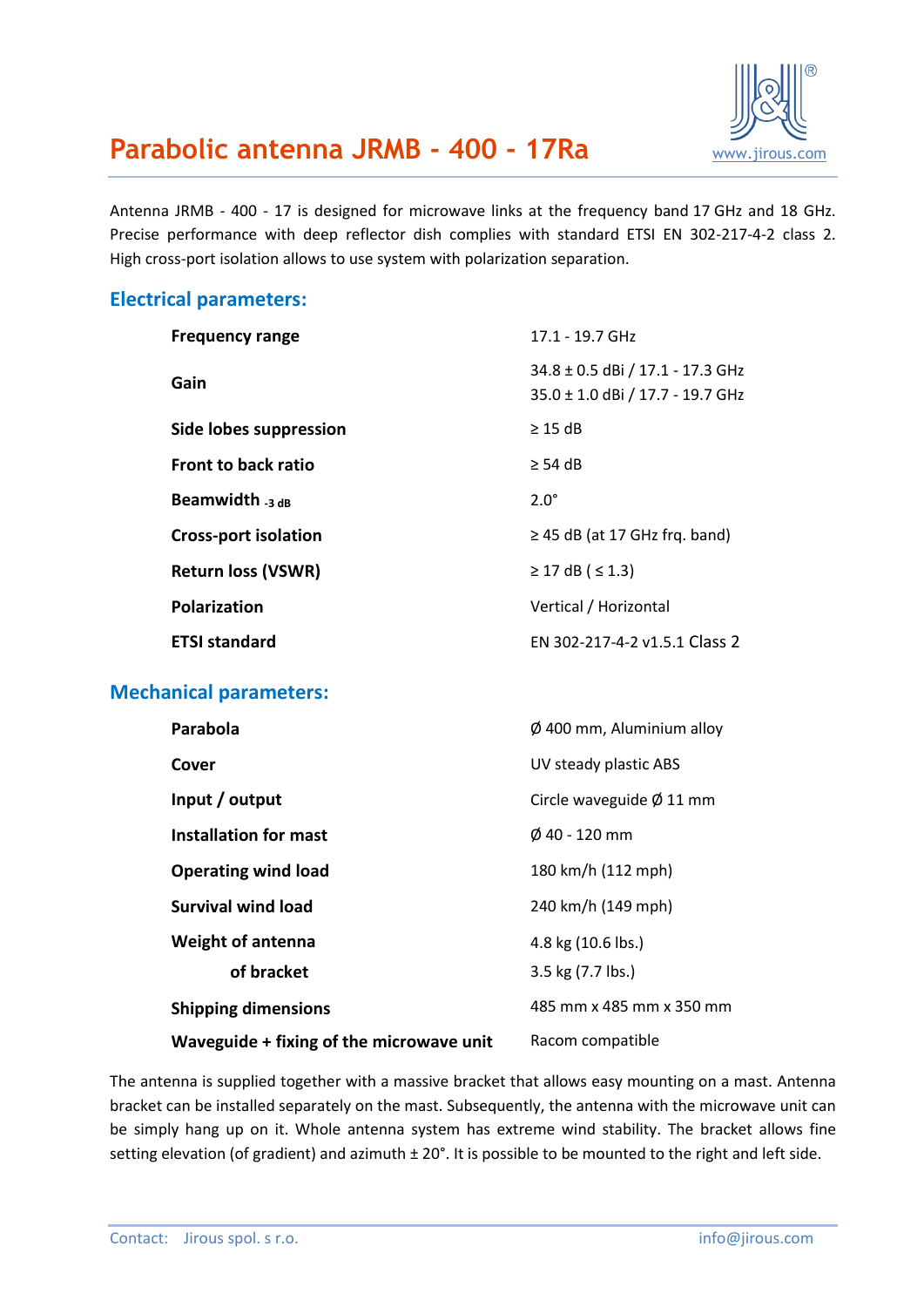



## **Measurement radiation pattern:**